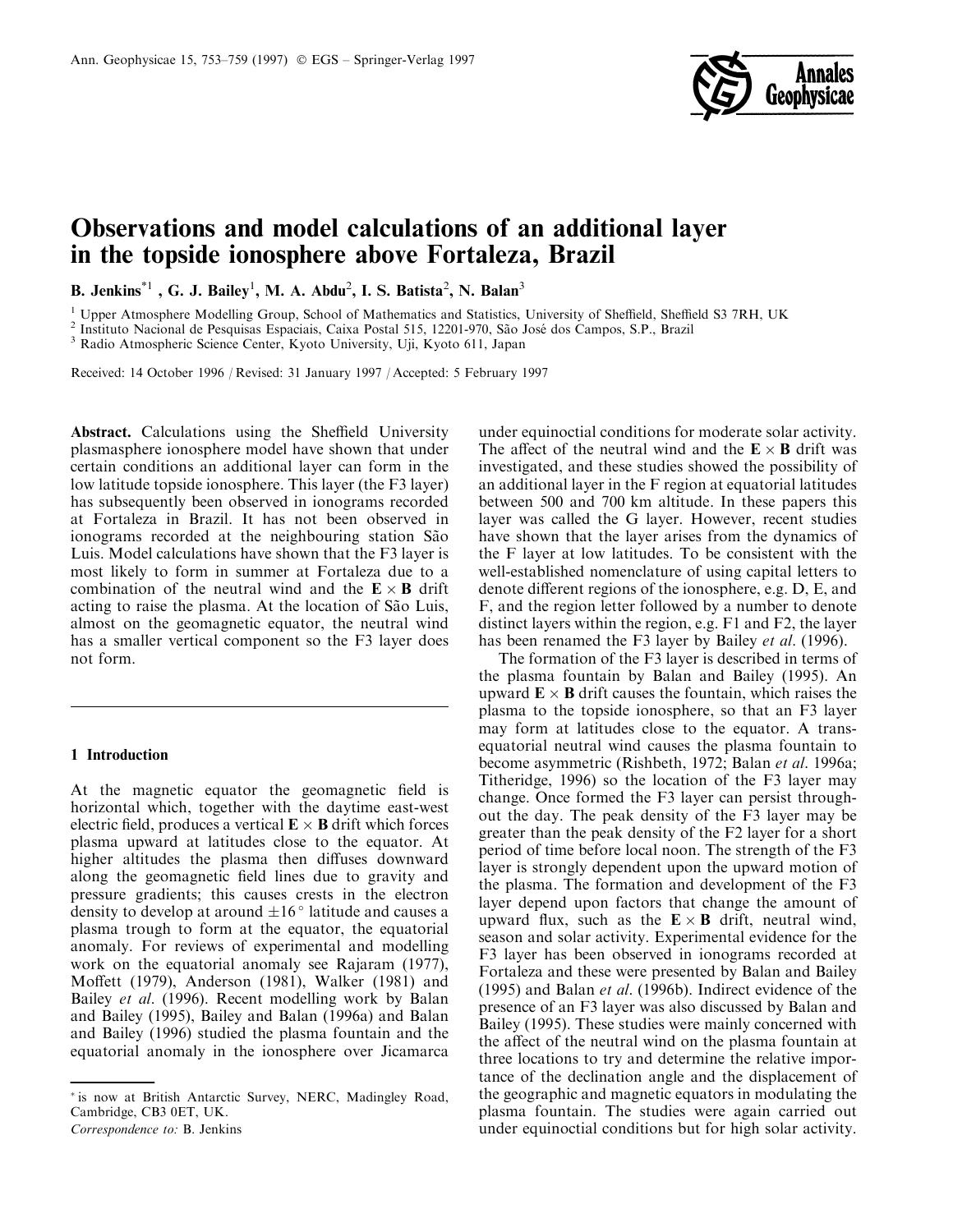In this paper further observational evidence of the F3 layer recorded in ionograms at Fortaleza is presented together with results from model calculations for summer and winter during solar minimum. The model calculations are used to explain the formation of the layer and to predict the conditions most likely to lead to the development of an F3 layer. The present results demonstrate the role of a trans-equatorial neutral wind as a necessary condition for the formation of the F3 layer during solar minimum.

## 2 Observations of an F3 layer

Ionograms recorded at Fortaleza (geographic latitude 4°S, geographic longitude  $38^{\circ}$ W; dip angle  $-9^{\circ}$ ) are presented in Figs. 1 and 2. The ionogram (a) shown in Fig. 1 was taken at 1120 LT on 23 December 1994 and it shows well-formed F1, F2 and F3 layers. The F3 layer occurs at a virtual height of 560 km. The ionograms were recorded every 5 minutes and the F3 layer was observed around the same virtual height for a few hours from 0930 until just before local noon. Its non appearance after midday is demonstrated by ionogram (b) of Fig. 1 which was taken at 1330 LT. This is in agreement with the findings of Balan and Bailey (1995), who calculated that the F3 layer would only be of greater magnitude than the F2 layer (and hence observable in the ionogram) for a short period of time before local noon. Near simultaneous observations at the neighbouring station São Luis (geographic latitude 2.3°S, geographic longitude  $44^{\circ}$ W; dip angle  $-0.5^{\circ}$ ), located very close to the magnetic equator, did not detect any F3 layer (see ionogram (c) in Fig. 1). Figure 2 shows an ionogram, (a), recorded over Fortaleza at 1120 LT on 21 May 1995 and an ionogram, (b), recorded over São Luis at 1100 LT on the same day. Presence of an F3 layer, though weak in magnitude, is evident over Fortaleza but not over São Luis. Both these sets of ionograms (Figs. 1 and 2) were recorded during solar minimum and they represent summer (December) and winter (May) conditions. From a preliminary examination of the data a definite seasonal pattern of F3 layer occurrence could not be established. However, there is an indication that, during solar minimum, the F3 layer persists less in equinox than in summer. Also, a preliminary search of ionograms over São Luis shows no presence of an F3 layer under magnetically quiet conditions. However, a few cases have been observed during magnetically disturbed conditions, a detailed study of these cases is being pursued.

We point out that the F3 layer cusp that characterises a stratification of the F-region cannot be the signature of a propagating disturbance such as that caused by a gravity wave for the following reasons:

1. The F3 layer cusp always occurs at the high frequency end of the trace and does not propagate downward in successive ionograms as would be expected of the downward phase propagation characteristics usually presented by a gravity wave (see for example, Abdu et al., 1982).



Fig. 1. Ionograms recorded on December 23 1994: (a) 1120 LT at Fortaleza; (b) 1330 LT at Fortaleza; (c) 1115 LT at São Luis

2. The phenomenon only occurs during a few hours before local noon, exactly at the local time interval when the equatorial zonal electric field shows a daytime maximum (see, for example, Fejer *et al.*, 1995).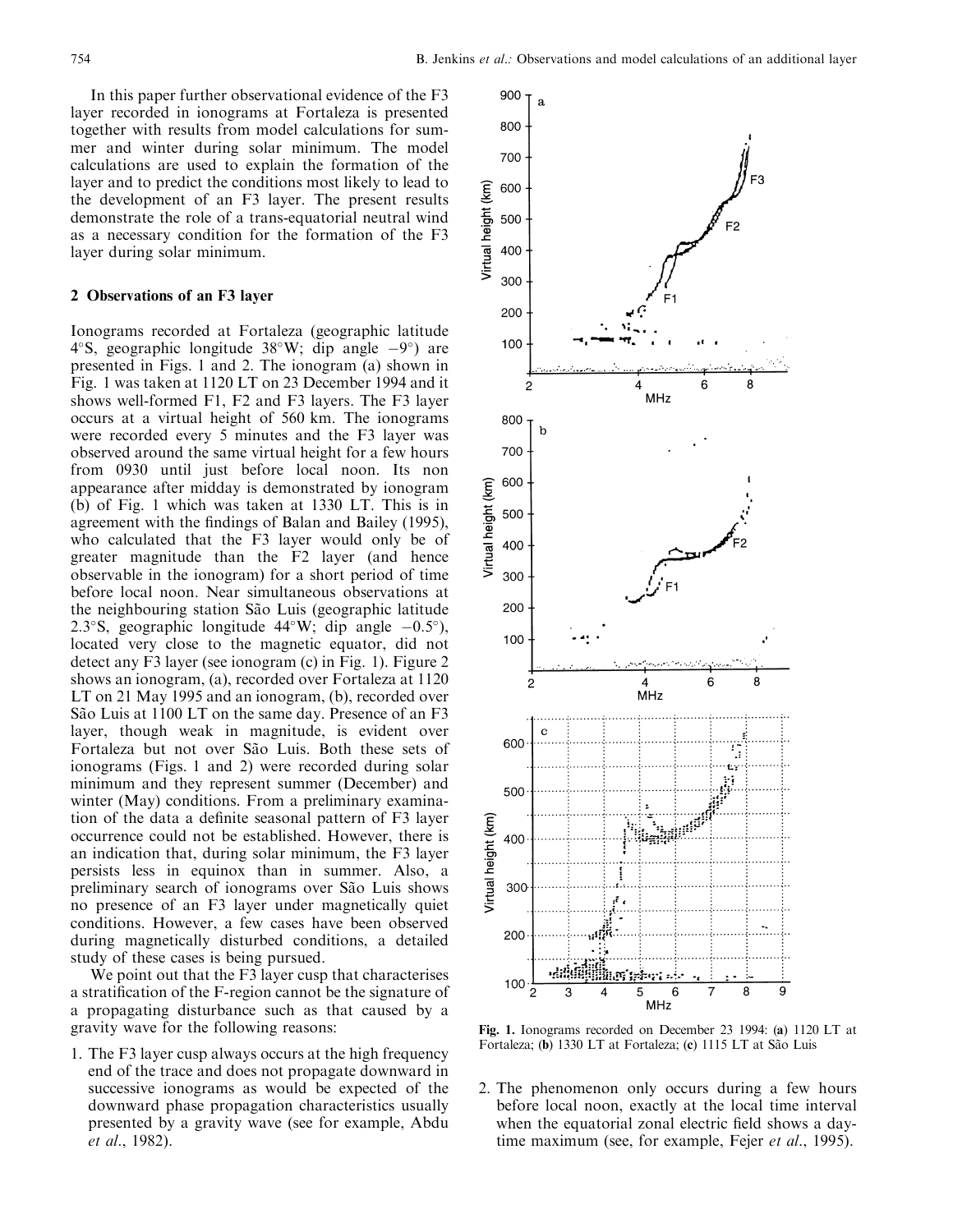

Fig. 2. Ionogram recorded on May 21 1995: (a) 1120 LT at Fortaleza; (b) 1100 LT at São Luis

- 3. The two traces, ordinary and extra-ordinary (Corresponding to the two magneto-ionic components of the probing radio wave) always present similar degrees of stratification which need not be the case if they (the cusps) were produced by a propagating gravity wave; the reflection points of the two radio waves are known to be meridionally separated. Of course, a zonally propagating disturbance could possibly cause similar cusps in the two traces, but such a hypothesis will not stand the test of point 1 above.
- 4. No periodicity in the intensity of the cusp was observed. This is an expected characteristic of a wave disturbance.

## 3 Model description

Model calculations have been carried out appropriate to Fortaleza and São Luis to try to understand the processes that cause the F3 layer to form and to determine under what conditions the peak density is most likely to be greater than the peak density of the F2 layer.

This investigation is carried out using the Sheffield University plasmasphere-ionosphere model, SUPIM (Bailey et al., 1993; Bailey and Balan 1996b). SUPIM solves the coupled time-dependent equations of continuity, momentum and energy balance for the electrons and the  $O^+$ ,  $H^+$ ,  $He^+$ ,  $N_2^+$ ,  $O_2^+$  and  $NO^+$  ions. The outputs are the densities, plasma fluxes and temperatures of the electrons and ions. The neutral atmosphere temperatures and densities are calculated from MSIS-86 (Hedin, 1987) and the neutral wind from HWM90 (Hedin et al., 1991). The model includes the solar EUV fluxes from the EUV94 model, an upgraded version of EUV91 (Tobiska, 1991). For the present study, the equations are solved along 91 closed magnetic field lines between base altitudes of about 130 km in conjugate hemispheres and parameter values are output for the final 24 hours of model calculations between  $\pm 30^{\circ}$ latitude and 200-2000 km altitude.

There is some concern that the winds predicted by HWM90 for low latitudes are not very accurate, see for example Su *et al.* (1995). A detailed simulation of data is not being attempted, only a general seasonal investigation, so HWM90 was used, particularly as no measured wind data was available as an alternative (Stening, 1992).

The vertical  $\mathbf{E} \times \mathbf{B}$  drift velocity used in the present study is based upon measurements made at Jicamarca and the results of previous studies. It varies along the magnetic field lines in accordance with the field line geometry (Bailey et al., 1993) and is assumed to be longitude independent (Fejer *et al.*, 1995). The drift velocity at the equator is taken from the average drift pattern constructed by Fejer *et al.* (1991) from measurements made at Jicamarca; this is subject to an altitude dependence based on the modelling work of Su et al. (1995), the observations of Pingree and Fejer (1987), and the theoretical work of Murphy and Heelis (1986). In the present investigation the Jicamarca drift pattern is used for field lines with apex altitude less than 450 km, the drift velocity is assumed to be zero for field lines with apex altitude greater than 3000 km, and a linear interpolation is used for intermediate field lines. The zonal component of the  $\mathbf{E} \times \mathbf{B}$  drift velocity is not included as this is thought to have only a negligible effect on the plasma concentrations (Anderson, 1981). Temporal plots of the  $\mathbf{E} \times \mathbf{B}$  drift velocities used in the model calculations are shown in Fig. 3. The drifts for winter (May-August), summer (November-February) and equinox (March-April and September-October) for low solar activity are shown. During the morning the drift increases steadily upward and peaks just before noon; for each season the value reached before noon is a maximum at solar minimum.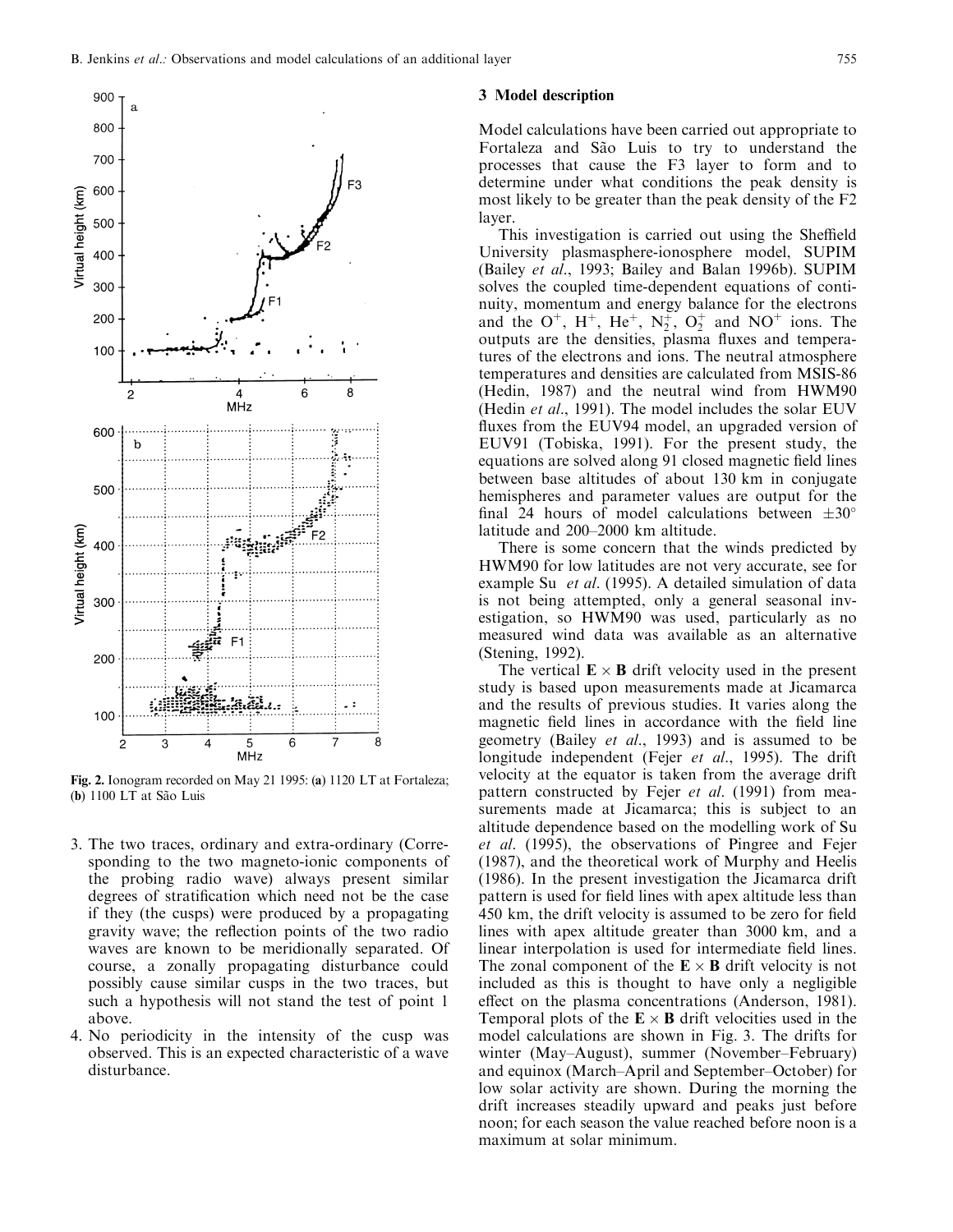

Fig. 3. F-region vertical  $E \times B$  drift velocity patterns used in the model at the magnetic equator during solar minimum: summer,  $\dots \dots \dots$  winter and  $---$  equinox

## 4 Model results

Calculations have been carried out for winter, summer and equinox at Fortaleza and at São Luis. Solar minimum conditions appropriate to the observational data presented in Figs. 1 and 2 were used. Calculations have been carried out with and without the neutral air wind. At the solstices, the neutral winds generally blow from the summer to the winter hemisphere and are largest at solar minimum. The winds are smaller at equinox when the thermosphere is more symmetric than at the solstices.

#### 4.1 Summer hemisphere

In summer at solar minimum the  $\mathbf{E} \times \mathbf{B}$  drift is large during the morning which raises the F-region plasma to form the plasma fountain and equatorial anomaly. The meridional neutral wind in this case blows from the southern (summer) hemisphere to the northern (winter) hemisphere and causes the distribution of plasma to become asymmetric. At the magnetic latitude of Fortaleza there is a strong equatorward component along the field line during the day raising the plasma still further. At São Luis, situated almost on the magnetic equator, the field lines are almost horizontal so the neutral wind cannot raise the plasma. This can be seen in Fig. 4, which shows the plasma fluxes at  $1130$  LT (1430 UT) as a function of latitude and altitude. At the magnetic latitude of Fortaleza there is a very strong upward transfer of plasma, this is much weaker at the magnetic latitude of São Luis. This means that during the morning the upward flux at Fortaleza causes an  $F3$ layer to form. At São Luis the upward transport of plasma is much less than at Fortaleza and although an F3 layer does form it is much weaker than the one predicted for Fortaleza and has a peak value comparable to that of the F2 layer. This would make it difficult to observe the F3 layer in an ionogram. Altitude profiles



Fig. 4. Modelled vector plasma fluxes for solar minimum summer at 1130 LT

of electron density at 1130 LT at the magnetic latitudes of Fortaleza and São Luis are shown in Fig. 5a. At this time the F3 layer is stronger than the F2 layer at Fortaleza due to the combination of drift and wind. At São Luis the F2 and F3 layer peaks are of comparable magnitude. Figure 5b shows the profiles at 1330 LT. By this time the F3 layer is much weaker than the F2 layer at São Luis, and at Fortaleza, the two peaks have merged together to form a single broad peak. This evolution is demonstrated in Fig. 1b which shows only the F2 trace in the ionogram at 1330 LT. Model calculations in which the neutral wind is set to zero show that the plasma fountain remains symmetric and that there is a much smaller transfer of plasma upward and an F3 layer does not form at either of the magnetic latitudes of Fortaleza or São Luis. The electron density profiles at Fortaleza in the absence of the neutral air wind are shown in Fig. 5c for 1130 and 1330 LT. Figures 6a and 6b show the latitudinal extent of the F3 and F2 layers in summer at solar minimum at 1130 LT. The F3 layer is present between latitudes  $-8^\circ$  to  $+6^\circ$  and is of greater magnitude than the F2 layer between  $-1^{\circ}$ and  $-8^\circ$ .

In general, the model predicts that an F3 layer will form in the summer hemisphere out to about  $-8^{\circ}$ magnetic latitude, but it is dependent on both the neutral wind and the  $\mathbf{E} \times \mathbf{B}$  drift. Halving the morning  $\mathbf{E} \times \mathbf{B}$  drift or halving the value of the neutral wind will cause the F3 layer to disappear. The same behaviour is observed at solar maximum.

# 4.2 Winter hemisphere

In winter solar minimum the  $\mathbf{E} \times \mathbf{B}$  drift is upward during the morning and is larger than in summer. However, it is insufficient magnitude to form an F3 layer. In winter (in the southern hemisphere) the neutral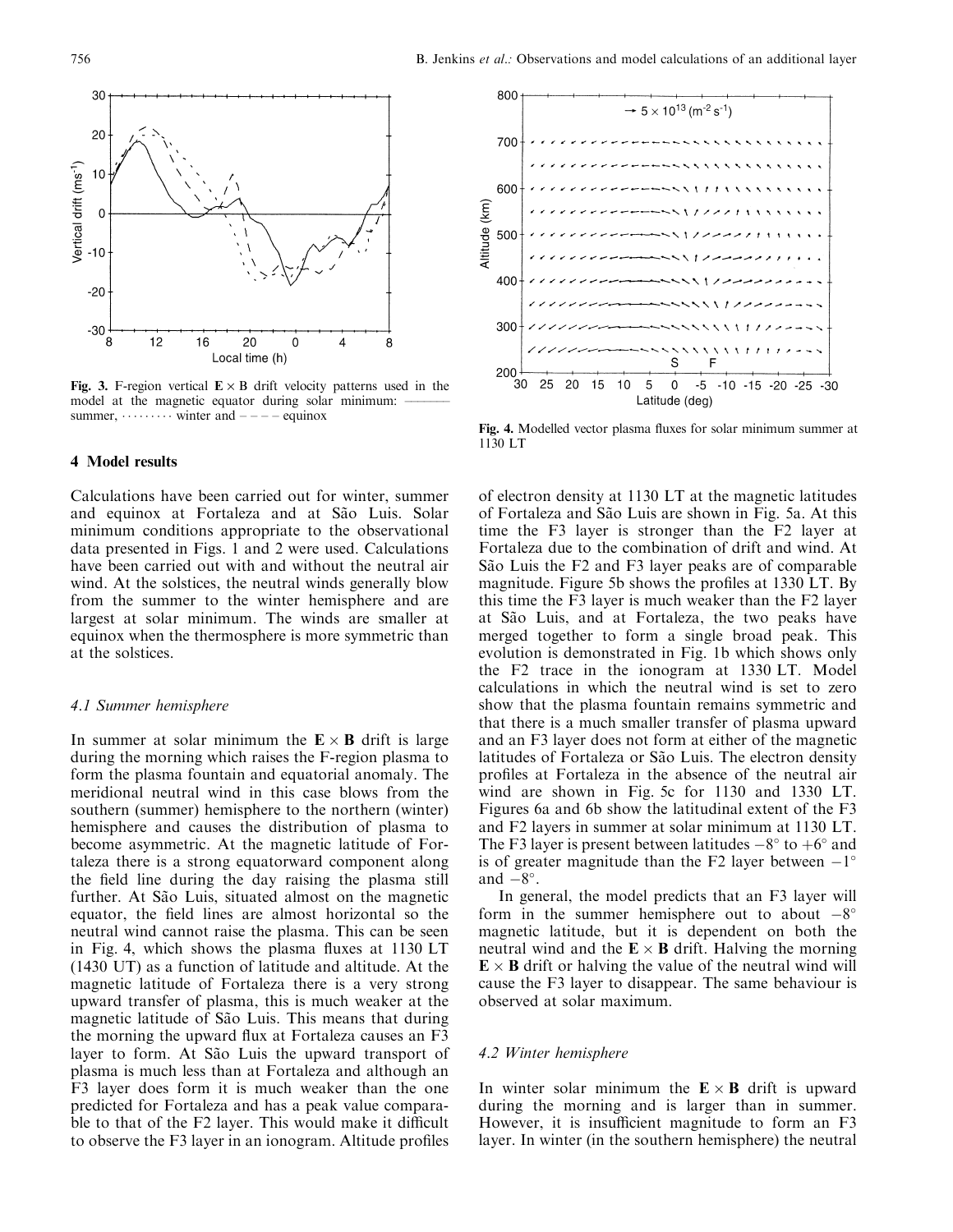

Fig. 5. Electron density profiles modelled for summer at solar minimum:

a with drift and wind:  $-$  Fortaleza at 1130 LT,  $\cdots$  São Luis at 1130 LT<sup>i</sup> **b** with drift and wind:  $-$  Fortaleza at 1330 LT,  $\cdots$  São

Luis at 1330 LT;<br>c with drift but no wind: -Fortaleza at 1130 LT,  $\cdots$ ...

Fortaleza at 1330 LT

wind blows in the opposite sense to the summer months. This means that at the location of Fortaleza the wind generally acts so as to move plasma down the field line and we do not expect an F3 layer to form. At the magnetic latitude of São Luis the neutral wind has a smaller component and the model predicts an F3 layer will form but that it will be of lower magnitude than the F2 layer. An examination of the data shows that the F3 layer can in fact be observed also in a winter month over Fortaleza. An example was shown in Fig. 2 for 21 May 1995 at 1120 LT. However, the magnitude of the F3 layer is smaller than that of the summer events (an example of which was presented for 23 December 1994



Fig. 6. Peak values of the F2 and F3 layers as a function of latitude at 1130 LT in summer at solar minimum;  $\mathbf{a}$   $\overline{\phantom{a}}$  NmF2,  $\cdots \cdots \overline{\phantom{a}}$ NmF3;  $\mathbf{b}$   $\overline{\phantom{a}}$  hmF2,  $\cdots \cdots \cdots \overline{\phantom{a}}$ hmF3  $-$  hmF2,  $\cdots \cdots$  hmF3

in Fig. 1). If in the model calculations the equatorward component of the neutral wind is halved during the morning, then in this case the model does predict the presence of an F3 layer at the location of Fortaleza. This can be verified by reference to Fig. 7, which is an altitude plot of electron density at 1130 LT. The full line is for Fortaleza, the dotted line is for São Luis. This is in agreement with the observations shown in Fig. 2. The observation of the F3 layer shown in Fig. 2 corresponds to one of the quietest days of the month; the Ap value for 21 May being 5. This would suggest that the



Fig. 7. Altitude profiles of electron density modelled for winter at  $1130$  LT:  $\longrightarrow$  Fortaleza;  $\cdots$  São Luis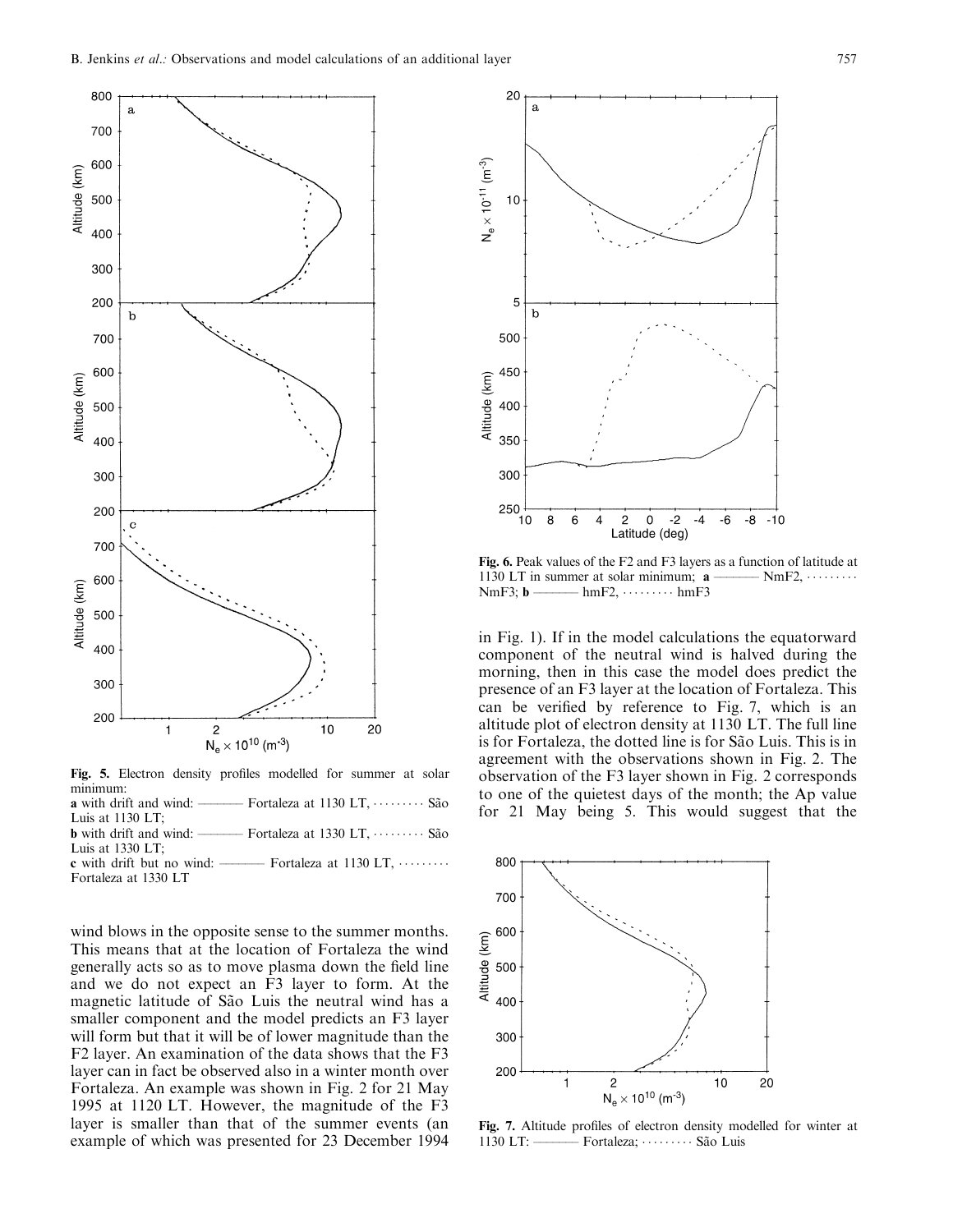HWM90 meridional wind for winter morning conditions of the Brazilian low latitude region is not sufficiently realistic under quiet conditions. Some cases of simultaneous F3 layer occurrences at Fortaleza and São Luis during winter months have been observed under magnetically disturbed conditions. A detailed study of such events is to be carried out at a later date. Under solar maximum conditions the model, using HWM90 winds, predicts that no F3 layer will form at either Fortaleza or São Luis.

# 4.3 Equinox

Results for equinox for moderate solar activity have been described by Balan and Bailey (1995) and for high solar activity by Balan et al. (1996b). At equinox during solar minimum the morning drifts are slightly stronger than at the solstices but the neutral wind is smaller in magnitude. This means that, under quiet conditions, an F3 layer forms around the magnetic equator only and not at the location of Fortaleza; the peak value is usually smaller than the F2 layer peak and it is therefore not observed in the ionograms. At solar maximum there is sufficient plasma for the F3 layer to be of greater magnitude than the F2 layer as described by Balan *et al*. (1996b). Both the F3 and F2 layers are predicted to be well-defined during equinox but at solar minimum the F3 layer is present only within  $\pm 4^{\circ}$  of the magnetic equator. This means it may be visible at São Luis but again, it is predicted to be less than or only of slightly greater density than the F2 layer and may not be easily observed.

#### 5 Summary

SUPIM has been used to study the equatorial ionosphere above Fortaleza and São Luis in summer, winter and equinox at solar minimum. Ionograms recorded at Fortaleza in summer and winter show clear evidence for the development of an F3 layer.

In summer at Fortaleza (December 23, 1994) the model predicts the formation of an F3 layer due to a combination of  $\mathbf{E} \times \mathbf{B}$  drifts and neutral air winds. The large morning drift around the equator at solar minimum raises the plasma to higher altitudes and the strong wind blowing from the summer hemisphere to the winter hemisphere also acts to raise the plasma at the magnetic latitude of Fortaleza  $(7°S)$ . This lifting of the plasma produces an F3 layer which has a peak value greater than the peak value of the F2 layer just before local noon. At São Luis, which lies almost on the magnetic equator, the wind has a smaller vertical component than at Fortaleza and consequently the F3 layer is weaker. When either the drift or the wind is reduced the F3 layer fails to form.

In winter there is a large upward  $\mathbf{E} \times \mathbf{B}$  drift during the morning but the winds are opposite in direction to the winds in the summer and act to lower the plasma, hence the model predicts that no F3 layer should form in

the southern hemisphere. However, when the magnitude of the HWM90 meridional wind was reduced in the morning hours the F3 layer formation was indeed predicted for the location of Fortaleza. This was observed in the ionograms though with reduced magnitude compared to the summer event. The F3 layer formation predicted under similar conditions for São Luis was not significant enough to be detected in the ionogram over that location.

At equinox the model predicts that the F3 layer will be of lower magnitude than the F2 layer except at solar maximum when at latitudes close to the magnetic equator NmF3 may exceed NmF2.

Acknowledgements. This work was supported by PPARC, UK under grants: GR/K06112 and GR/L20238. N.B. was supported by fellowships from the Institute of Space and Astronautical Science (Japan) and the Radio Atmospheric Science Center (Japan). The ionograms over Fortaleza were acquired using a CADI (Canadian Advanced Digital Ionosonde) instrument in collaboration with John MacDougall of the University of Western Ontario, Canada.

Topical Editor D. Alcaydé thanks H. Rishbeth and K. I. Oyama for their help in evaluating this paper.

## References

- Abdu, M. A., I. S. Batista, I. J. Kantour and J. H. A. Sobral, Gravity wave induced ionization layers in the night F-region over Cachoeira Paulista (22°S, 45°W), J. Atmos. Terr. Phys., 44, 759, 1982.
- Anderson, D. A., Modelling the ambient, low latitude F region ionosphere  $- A$  review, *J. Atmos. Terr. Phys.*, **43,** 753, 1981.
- Bailey, G. J. and N. Balan, Some modelling studies of the equatorial ionosphere using the Sheffield University Plasmasphere ionosphere model, Adv. Spac. Res., 18(6), 59, 1996a.
- Bailey, G. J. and N. Balan, A low latitude ionosphere-plasmasphere model, in STEP Handbook on Ionospheric Models, Ed. R. W. Schunk, Utah State University, 173, 1996b.
- Bailey, G. J., N. Balan and Y. Z. Su, The Sheffield University ionosphere plasmasphere model  $-$  A review, *J. Atmos. Terr.* Phys., in press, 1996.
- Bailey, G. J., R. Sellek and Y. Rippeth, A modelling study of the equatorial topside ionosphere, Ann. Geophys., 11, 263, 1993.
- Balan, N. and G. J. Bailey, Equatorial plasma fountain and its effects: possibility of an additional layer, J. Geophys. Res., 100, 21421, 1995.
- Balan, N. and G. J. Bailey, Modelling studies of equatorial plasma fountain and equatorial anomaly, Adv. Space. Res., 18(3), 107, 1996.
- Balan, N., G. J. Bailey, K. S. V. Subbarao, M. A. Abdu and P. B. Rao, Model comparisons of equatorial plasma fountain and equatorial anomaly at three locations, Adv. Space. Res., 18(6), 69, 1996a.
- Balan, N., G. J. Bailey, M. A. Abdu, K. I. Oyama, P. G. Richards, J. MacDougal and I. S. Batista, Equatorial plasma fountain and its effects over three locations: Evidence for an additional layer, the F3 layer, J. Geophys. Res., in press, 1996b.
- Fejer, B. G., E. R. de Paula, S. A. Gonzales and R. F. Woodman, Average vertical and zonal F region plasma drifts over Jicamarca, J. Geophys. Res., 96, 13901, 1991.
- Fejer, B. G., E. R. de Paula, R. A. Heelis and W. B. Hanson, Global equatorial ionospheric vertical plasma drifts measured by the AE-E satellite, J. Geophys. Res., 100, 5769, 1995.
- Hedin, A. E., MSIS-86 thermospheric model, J. Geophys. Res., 92, 4649, 1987.
- Hedin, A. E., M. A. Biondi, R. G. Burnside, G. Hernandez, R. M. Johnson, T. L. Killeen, C. Mazaudier, J. W. Meriwether, J. E.